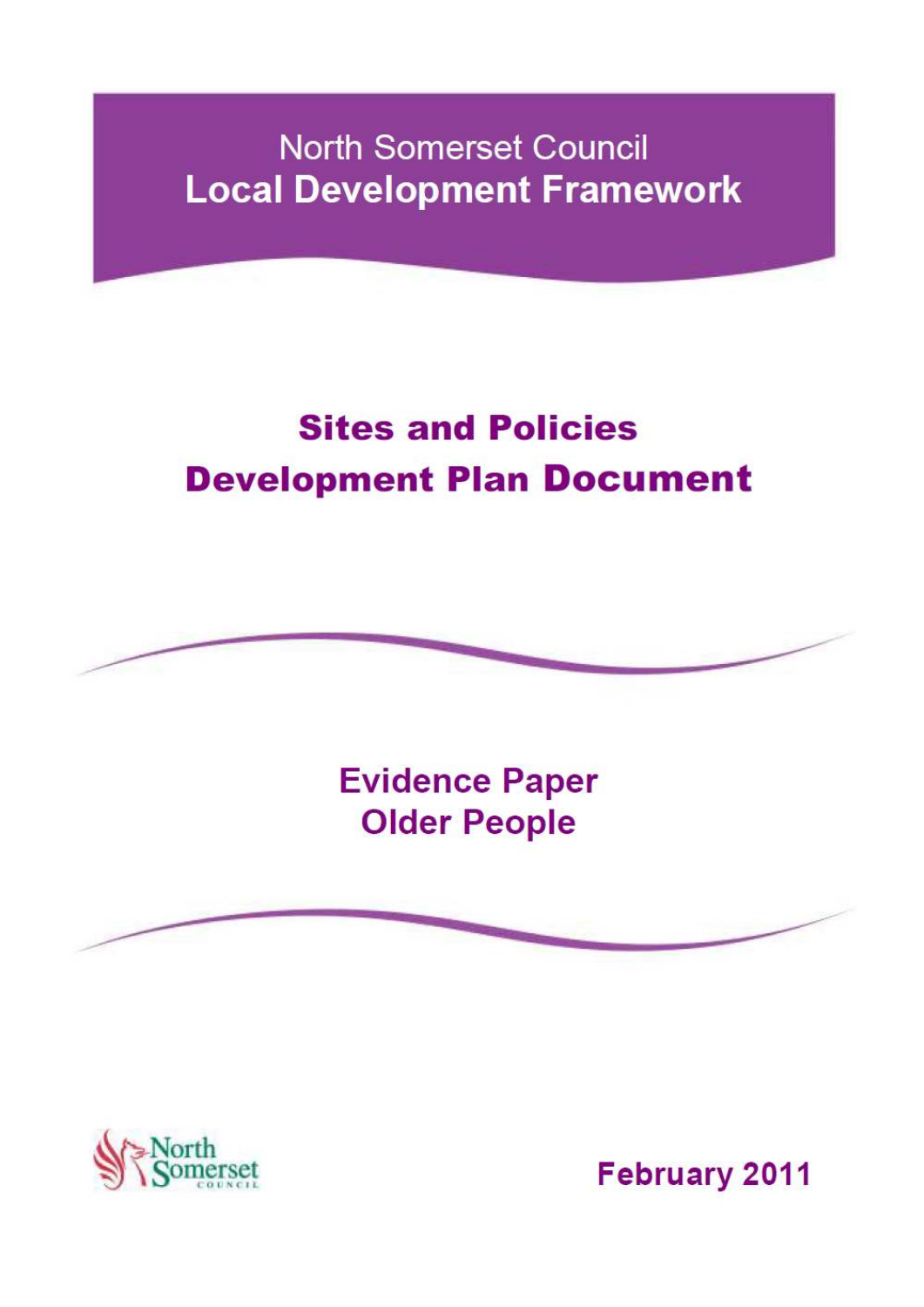# **1. Background**

This paper looks at the background data to enable the Planning Policy team to develop a policy for the Planning Management of Care Homes and schemes for Older People. It looks at a variety of issues, both current and projected datasets.

## **2. Current Population**

The current population for 2010 of North Somerset is estimated to be 213,400<sup>1</sup>, 20% of this population, 43.400, are 65 and over.



| <b>AGE</b><br><b>GROUP</b> | 2010    | $\%$   |
|----------------------------|---------|--------|
| $0 - 64$                   | 169,800 | 79.6%  |
| 65-69                      | 12,400  | 5.8%   |
| 70-74                      | 9,900   | 4.6%   |
| 75-79                      | 8,100   | 3.8%   |
| 80-84                      | 6,200   | 2.9%   |
| 85-89                      | 4,500   | 2.1%   |
| $90+$                      | 2,300   | 1.1%   |
| All ages                   | 213,400 | 100.0% |

## **3. Older people by Ward**

However, the 65+ population is not distributed evenly within North Somerset. Although it is difficult to compare ward population as there are large variations, the wards with over 2,000 65+ residents are Weston Milton & Old Worle, West and Clarence & Uphill.

In addition there is also variation across North Somerset in the proportion of the 65+ population<sup>2</sup> within wards, varying from 9% of the population of Clevedon Yeo to 36% of Clevedon North.

Around 10% of North Somerset's population live in areas that are amongst the most deprived 20% of areas in the country. All of the 19,467 people affected live in Weston-super-Mare. North Somerset has the 11<sup>th</sup> largest range of inequality in terms of deprivation. This means that North Somerset has areas that are very deprived (in the bottom 2% of areas nationally) as well as areas that are very prosperous (in the top 2% of areas nationally). $3$ 

 $\overline{a}$ 1 Source: Office for National Statistics (ONS) Subnational Population Projections 2008-2033

<sup>&</sup>lt;sup>2</sup> Source: Office for National Statistics (ONS) 2001 Census

<sup>3</sup> Source: Indices of Multiple Deprivation 2007 / Intelligence West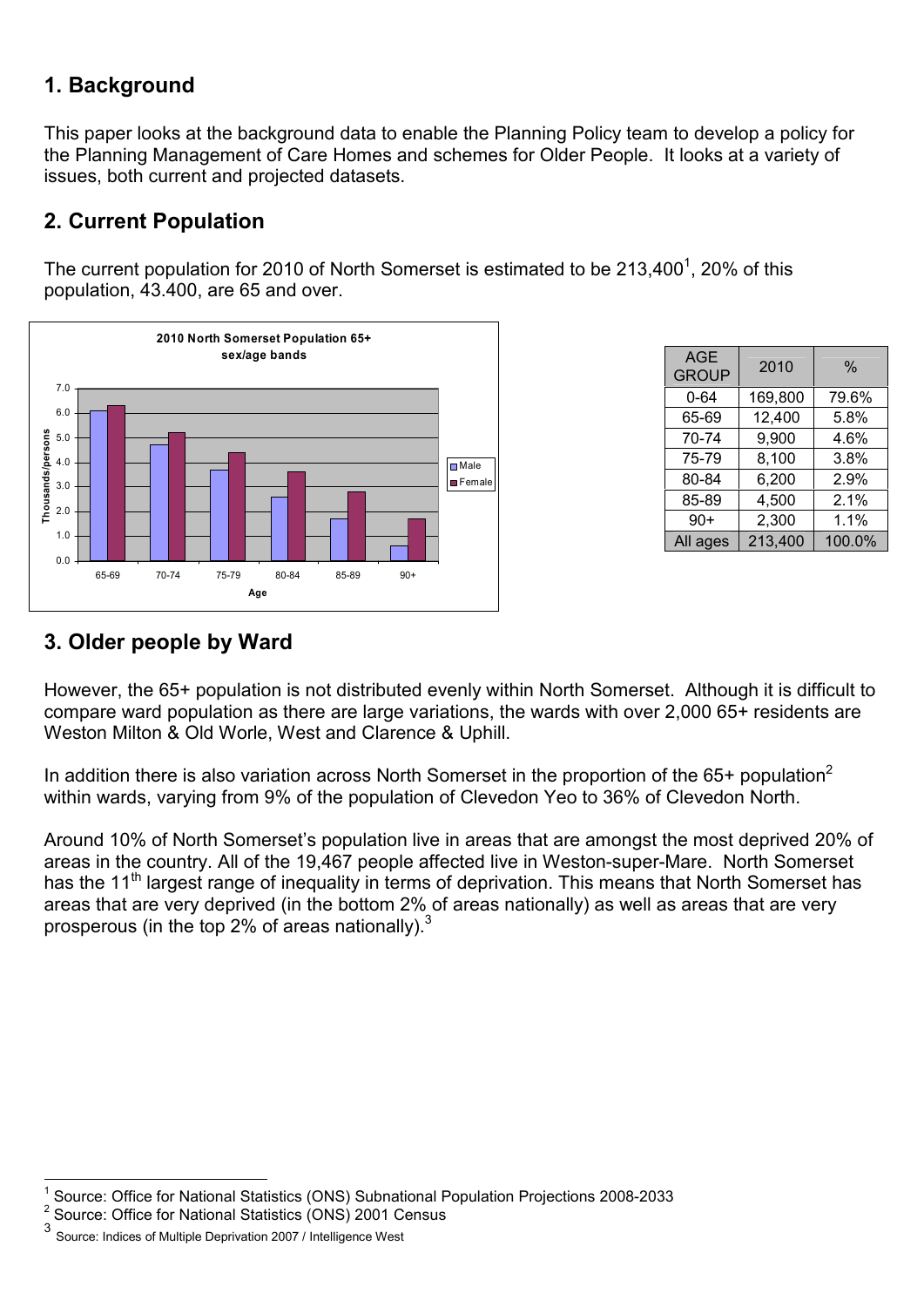

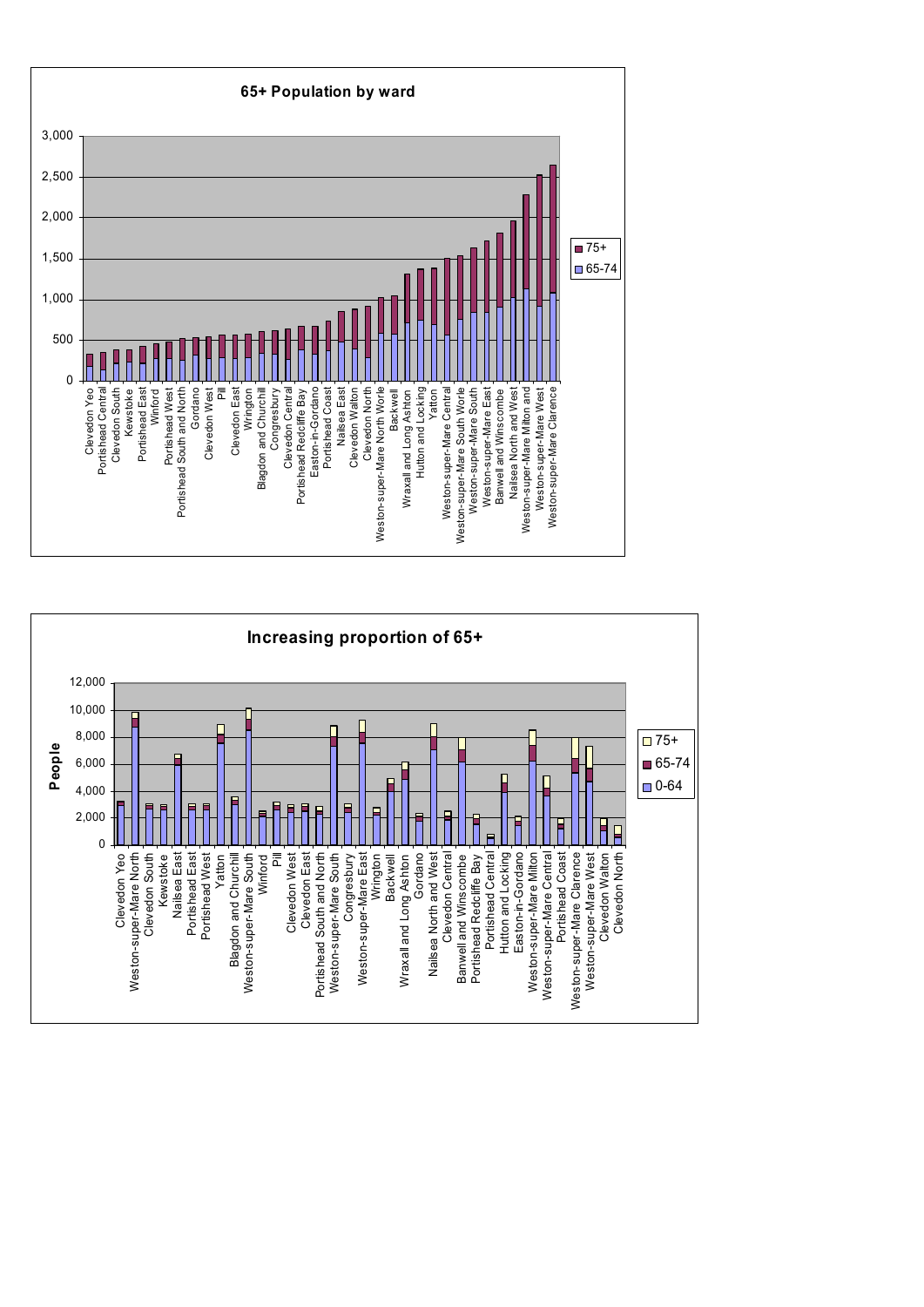# **4. Projected Population to 2033**

The over 65 sector of the population both in real and proportionate terms is expected to rise in future years. In the next ten years, where the predictions are more reliable, it is expected that 65+ population will grow by 33%, and the 85+ population by 37%.

By 2030, it is predicted that 73,100 residents will be 65 or over, 26% of the total population, which is a 68% increase over a twenty year period. When looking at the 85+ section of the population, there are expected to be an additional 8,200 residents over 85 by 2030, an increase of 121%.

| Total population, population aged 65 and over and population aged 85 and over as a number and as a<br>percentage of the total population, projected to 2033 |         |         |         |         |         |         |  |  |
|-------------------------------------------------------------------------------------------------------------------------------------------------------------|---------|---------|---------|---------|---------|---------|--|--|
|                                                                                                                                                             | 2010    | 2015    | 2020    | 2025    | 2030    | 2033    |  |  |
| Total population                                                                                                                                            | 213,400 | 230,100 | 247,600 | 265,100 | 281,100 | 289,900 |  |  |
| Population aged 65 and over                                                                                                                                 | 43,400  | 51,500  | 57,800  | 64,500  | 73,100  | 77,900  |  |  |
| Population aged 85 and over                                                                                                                                 | 6,800   | 7,800   | 9,300   | 11,700  | 15,000  | 17,900  |  |  |
| Population aged 65 and over as a<br>proportion of the total population                                                                                      | 20.34%  | 22.38%  | 23.34%  | 24.33%  | 26.00%  | 26.87%  |  |  |
| Population aged 85 and over as a<br>proportion of the total population<br>Course bttp://www.poppi.org.uk/                                                   | 3.19%   | 3.39%   | 3.76%   | 4.41%   | 5.34%   | 6.17%   |  |  |

Source: http://www.poppi.org.uk/ Figures may not sum due to rounding

#### Notes

Figures are taken from Office for National Statistics (ONS) subnational population projections by sex and quinary age. The latest subnational population projections available for England, published 27 May 2010, are based on the 2008 mid year population estimates and project forward the population from 2008 to 2033.



Source: 2008 ONS sub-national population figures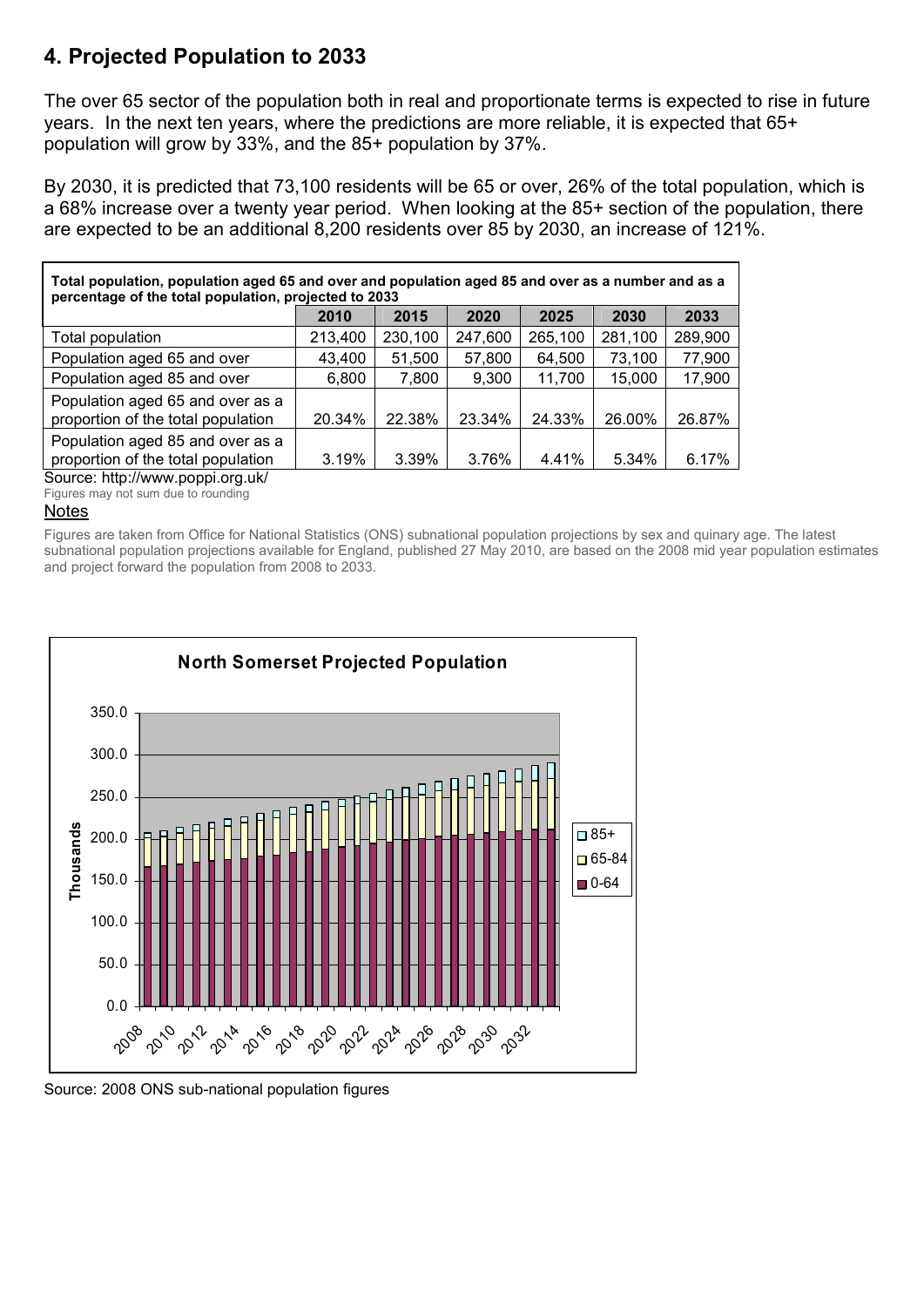# **5. Internal Migration**

It is worthwhile looking at the breakdown of the internal migration figures, as these are the largest group of people adding to North Somerset's total population. Internal migration is defined by ONS as moves within England, Migration between other UK countries are defined as 'Cross-border' migration, and for North Somerset there is no net gain or loss in the cross-border figures, it is estimated that annually about 600 people move into North Somerset and the same number move out. The 2008 subnational population projections show that in 2010 it is estimated that there will be 9,800 people moving to North Somerset from other parts of England and 7,300 moving out. This gave a net increase in population from internal migration of 2,500 people. When analysing the breakdown by age<sup>4</sup>, it shows that there are estimated to be 943 people aged over 65 moving into North Somerset and 571 moving out, giving a net internal migration figure of 372 people, 15% of the total internal migration figure.

As the 65+ age group is currently 20% of the total North Somerset population, the 65+ internal migrants are not proportionately contributing to the increase in total population figures.

The age groups where net internal migration is higher than the existing population base are the 0-16 and 25-44 ages. Therefore the proportion of the total population within these age groups will increase. The only age group where there is a net loss is the 17-24 ages, particularly people aged 18-20. This would be expected in an area where there is no University.

# **6. Living Alone**

When looking at how the over 65+ household composition is made up, it shows a large proportion of the over 65 live alone. The table below shows that 37% of the 65+ population live alone. This has an implication for the type of housing needs within this age group.

|                                 | 2010   | $\%$   | 2015   | %      | 2020   | $\%$   | 2025   | %      | 2030   | $\%$   |
|---------------------------------|--------|--------|--------|--------|--------|--------|--------|--------|--------|--------|
|                                 |        |        |        |        |        |        |        |        |        |        |
| Males aged 65-74                | 2,160  | 5.0%   | 2,640  | 5.1%   | 2,780  | 4.8%   | 2,740  | 4.2%   | 3,100  | 4.2%   |
| Males aged 75+                  | 2,924  | 6.7%   | 3,502  | 6.8%   | 4,386  | 7.6%   | 5,474  | 8.5%   | 6,290  | 8.6%   |
| Females aged 65-74              | 3,450  | 7.9%   | 4,260  | 8.3%   | 4,500  | 7.8%   | 4,470  | 6.9%   | 5,040  | 6.9%   |
| Females aged 75+                | 7,625  | 17.6%  | 8,418  | 16.3%  | 9,760  | 16.9%  | 12,017 | 18.6%  | 13,542 | 18.5%  |
| Total pop aged 65-74            | 5,610  | 12.9%  | 6,900  | 13.4%  | 7,280  | 12.6%  | 7,210  | 11.2%  | 8,140  | 11.1%  |
| Total pop aged $75 +$           | 10,549 | 24.3%  | 11,920 | 23.1%  | 14,146 | 24.5%  | 17,491 | 27.1%  | 19,832 | 27.1%  |
| <b>Population aged</b><br>$65+$ | 43,400 | 100.0% | 51,500 | 100.0% | 57,800 | 100.0% | 64,500 | 100.0% | 73,100 | 100.0% |

#### **People aged 65 and over living alone, by age and gender, projected to 2030<sup>5</sup>**

Figures may not sum due to rounding

 $\overline{a}$ 

#### **Percentage of Men and Women living alone**

|           | %     | %       |
|-----------|-------|---------|
| Age range | males | females |
| 65-74     | 20    | 30      |
| 75+       | 34    | 61      |

<sup>4</sup> Source: Subnational Population Projections Unit, ONS: Crown Copyright.

Single year of age projections are NOT National Statistics<br>5 unou pensi are uk version 5.0. Figures are taken from the Cons

www.poppi.org.uk version 5.0. Figures are taken from the General Household Survey 2007, table 3.4 Percentage of men and women living alone by age, ONS. Numbers have been calculated by applying percentages of men and women living alone to projected population figures.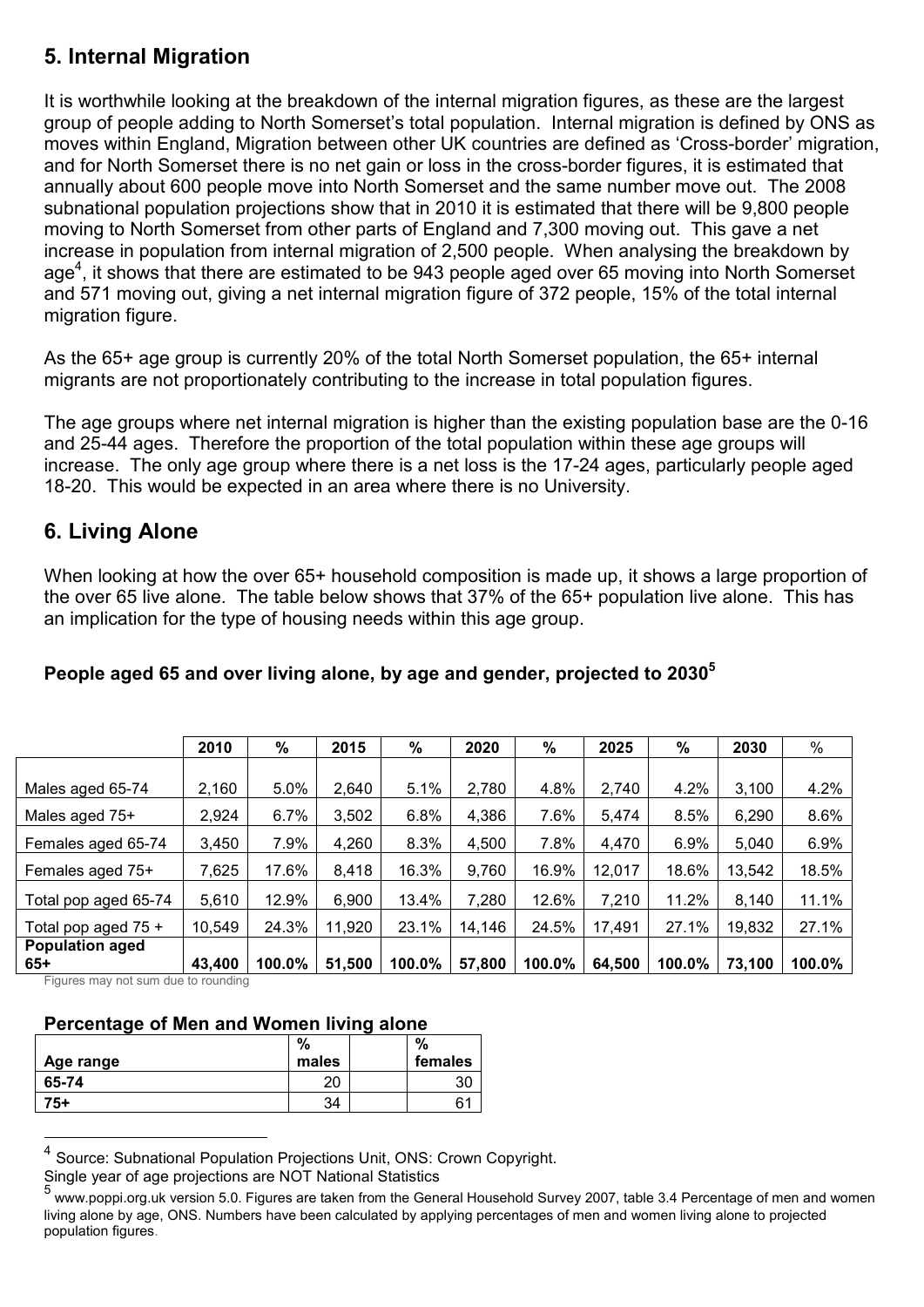# **7. Tenure**

| Population aged 65 and over by age and tenure, i.e., owned, rented from<br>council, other social rented, private rented or living rent free, year 2001 |                                                                                                                                                                                            |        |       |        |        |  |  |  |  |
|--------------------------------------------------------------------------------------------------------------------------------------------------------|--------------------------------------------------------------------------------------------------------------------------------------------------------------------------------------------|--------|-------|--------|--------|--|--|--|--|
|                                                                                                                                                        | <b>People</b><br><b>People</b><br>People<br><b>People</b><br><b>People</b><br>aged<br>aged<br>aged<br>85 and<br>65 and<br>65 and<br>aged<br>aged<br>75-84<br>65-74<br>over<br>over<br>over |        |       |        |        |  |  |  |  |
| Owned                                                                                                                                                  | 15.023                                                                                                                                                                                     | 10.067 | 2.627 | 27,717 | 76.18% |  |  |  |  |
| <b>Rented from council</b>                                                                                                                             | 1,264                                                                                                                                                                                      | 1,223  | 368   | 2.855  | 7.85%  |  |  |  |  |
| <b>Other social rented</b>                                                                                                                             | 300                                                                                                                                                                                        | 407    | 202   | 909    | 2.50%  |  |  |  |  |
| Private rented or living rent free                                                                                                                     | 902                                                                                                                                                                                        | 886    | 392   | 2,180  | 5.99%  |  |  |  |  |
| Source: 2001 Census Standard Table S017                                                                                                                |                                                                                                                                                                                            |        |       |        |        |  |  |  |  |
| Living in care home                                                                                                                                    | 195                                                                                                                                                                                        | 726    | 1.353 | 2,274  | 6.25%  |  |  |  |  |

Source: 2001 Census, Standard Tables, Table S126

In the 2001 Census, 76% of over 65 owned their own property, 16% rented either private or social rented. As a comparison, in 2001 there were 2,300 people, 6% of the over 65 population were living in a care home.

Source: 2001 Census, Standard Tables, Table S017

## **8. Care Homes/ Sheltered Housing**

There are currently 3,523 care home beds available within North Somerset across all categories $6$ . However, some of this capacity will taken by people under 65. In the 2001 Census, 3,180 people were in medical and care establishments in North Somerset, 742 (23%) of these people were under 65.

|                            | <b>Nursing</b> | <b>Residential</b> |
|----------------------------|----------------|--------------------|
| Older people               | 1241           | 1181               |
| <b>Dementia</b>            | 511            | 417                |
| <b>Mental disability</b>   | 124            | 521                |
| <b>Learning disability</b> | 104            | 348                |
| Drug and alcohol           | 55             | つつら                |

**Source: North Somerset council Contracts Team, August 2010** 

*The figures above are the numbers of beds in homes registered for each category, for example there are 1241 beds in North Somerset which can accommodate nursing care for older people under their CQC registration, however these beds could also be registered for dementia – therefore some homes are included twice or more. This also takes in to account that some homes split their beds between nursing and residential, the figures reflect the information the homes have given on how they split their beds. Some homes are also registered for physical disability, terminal illness, etc.* 

|                                     | <b>Total Placements</b> | Percentage of total beds |
|-------------------------------------|-------------------------|--------------------------|
| <b>Nursing Placements by</b>        |                         |                          |
| <b>NS/Self Funders</b>              | 881                     | 25                       |
| <b>Residential Self</b>             |                         |                          |
| <b>Funders/Placements made by</b>   |                         |                          |
| other LAs etc                       | 1413                    | 40                       |
| <b>Vacancies</b>                    | 433                     | 12                       |
| <b>Residential Placements by NS</b> | 796                     | 23                       |

**Source: North Somerset council Contracts Team, August 2010** 

In addition to the above the council are funding 164 North Somerset resident's<sup>7</sup> living in Care Homes outside North Somerset.

 6 North Somerset Council Contracts Team August 2010

<sup>&</sup>lt;sup>7</sup> Adult Social Services - May 2009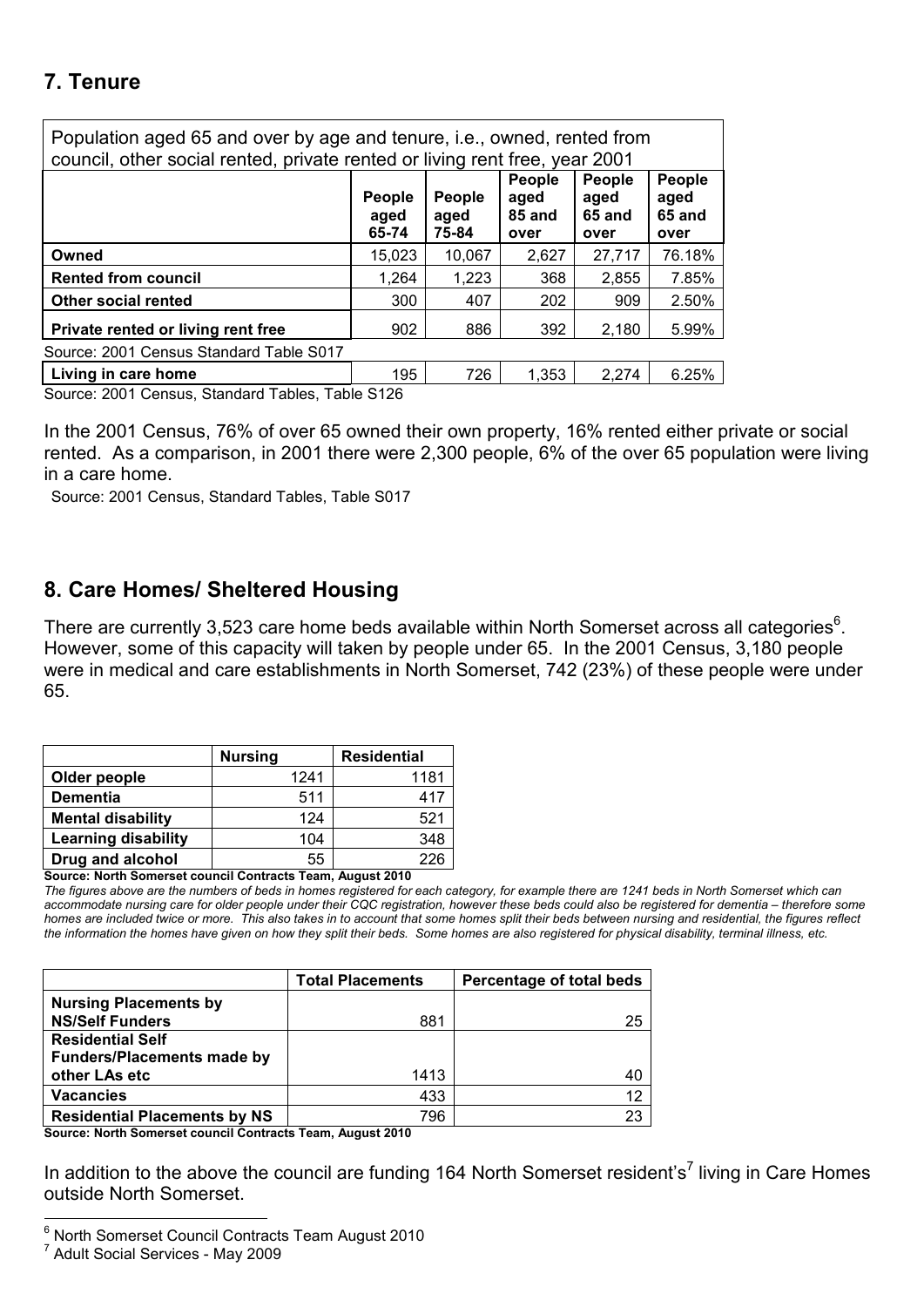#### **People aged 65 and over living in a care home with or without nursing by age, projected to 2030**

|                                                                            | 2001   | 2010   | 2015   | 2020   | 2025   | 2030   |
|----------------------------------------------------------------------------|--------|--------|--------|--------|--------|--------|
| People aged 65-74 living in a care<br>home with or without nursing         | 195    | 245    | 301    | 318    | 313    | 354    |
| Population 65-74                                                           | 17,750 | 22,300 | 27,400 | 28,900 | 28,500 | 32,300 |
| % living in care home                                                      | 1.10%  | 1.10%  | 1.10%  | 1.10%  | 1.10%  | 1.10%  |
| People aged 75-84 living in a care<br>home with or without nursing         | 726    | 771    | 878    | 1056   | 1309   | 1390   |
| Population 75-84                                                           | 13,475 | 14300  | 16300  | 19600  | 24300  | 25800  |
| % living in care home                                                      | 5.39%  | 5.39%  | 5.39%  | 5.39%  | 5.39%  | 5.39%  |
| People aged 85 and over living in a<br>care home with or without nursing   | 1,353  | 1,785  | 2,047  | 2,440  | 3,070  | 3,935  |
| Population 85+                                                             | 5,158  | 6800   | 7800   | 9300   | 11700  | 15000  |
| % living in care home                                                      | 26.23% | 26.25% | 26.24% | 26.24% | 26.24% | 26.23% |
| Total population aged 65 and over<br>living in a care home with or without | 2,274  | 2,801  | 3,226  | 3,814  | 4,692  | 5,679  |
| nursing<br>Population 65+                                                  | 36,383 | 43,400 | 51,500 | 57,800 | 64,500 | 73,100 |
| % living in care home                                                      | 6.25%  | 6.45%  | 6.26%  | 6.60%  | 7.27%  | 7.77%  |

Source: www.poppi.org.uk version 5.0, based on 2001 Census, Standard Tables, Table S126

This table projects the 2001 Census data of the number of residents living in a Care Home to 2030, it assumes that the Care Home capacity will increase at the same rate and that future residents choose Care Homes rather than Sheltered Housing or support at home. However it is useful to look at the number of residents needing Care.

To look at the total residential Care needs, sheltered housing schemes need to be added to these projected figures.

#### **Sheltered Accommodation**

There are currently 2, 934 sheltered dwellings<sup>8</sup> in North Somerset, 1,601 are social rented units, 1,180 are leasehold dwellings and 153 are extra care units. The various schemes across the district offer difference age criteria staring at 50+.

# **9. Projected Care Home/Sheltered Scheme Population**

To provide an estimate of the number of residents 65+ needing some form of residential care, the projected care home and sheltered housing numbers have been added together. Bearing in mind that Care Homes are also used by the under 65 population, and the homes can be of multiple use, a projected figure for this section of the population have also been estimate.

The following table shows that it can be estimated that there will be a 16% increase in people requiring either Care Home or Sheltered/Extra Care Housing accommodation in the next 5 years and a 77.5% increase by 2030. These figures are produced on a historic straight line trend, and do not make any allowance for health changes amongst the 65+ population group, but provide a general guide to the scale of the increased demand.

ersides<br>
<sup>8</sup> Housing needs survey April 2010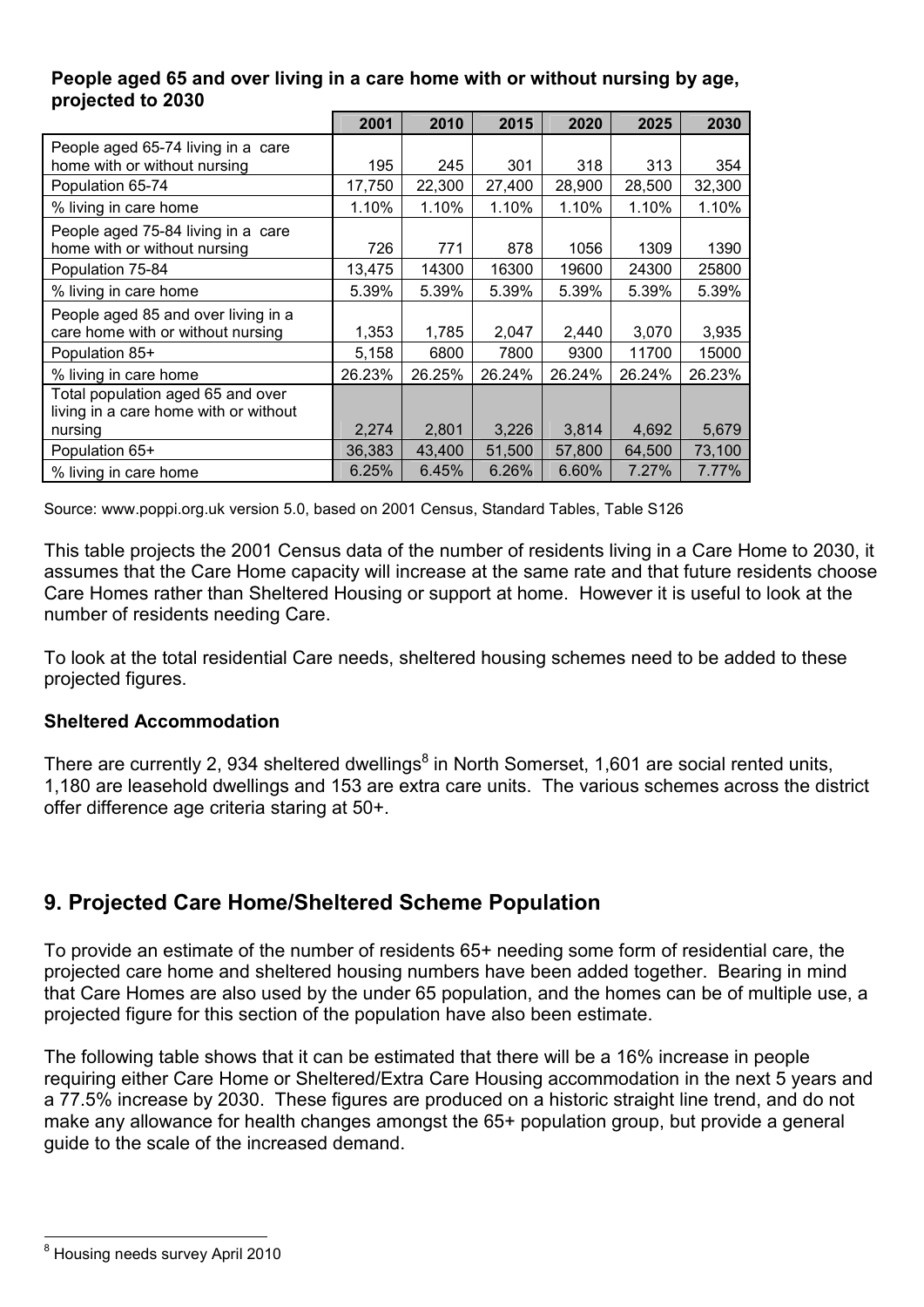#### **Projected people aged 65 and over living in a care home with or without nursing by age**

|                                                                                    | 2001  | 2010  | 2015  | 2020  | 2025   | 2030   |
|------------------------------------------------------------------------------------|-------|-------|-------|-------|--------|--------|
| Total population aged 65 and over living<br>in a care home with or without nursing | 2,274 | 2,801 | 3,226 | 3,814 | 4,692  | 5,679  |
| Under 65 Care Home residents                                                       |       | 850   | 893   | 949   | 1,003  | 1,040  |
| Sheltered/Extra Care/Close Care                                                    |       | 2,934 | 3,502 | 3,930 | 4,386  | 4,971  |
| Total numbers of Care Home<br>and Sheltered Schemes                                |       | 6,585 | 7,621 | 8,693 | 10,081 | 11,690 |
| Percentage increase on 2010                                                        |       |       | 15.7% | 32.0% | 53.1%  | 77.5%  |

Note: The projection for care home residents are based on the 2008 ONS sub-national projections and presented on the POPPI website (http://www.poppi.org.uk)

The Under 65 Care Home resident's has been calculated on the 2001 Census figure of 0.5% of the total under 65 population.

The Sheltered home projected figure is based 6.8% of the 65+ population living in a sheltered scheme in 2010

## **10. Other Local Authority Care Homes**

When North Somerset is compared to other authorities, there is a higher proportion of residents in Care Homes. The following table compares both geographical and statistical neighbours. The table shows that North Somerset has a higher than average proportion of 65+ residents in a Care Home. However due to the demographic, geographic and type of housing stock, this is not unexpected.

| Local<br><b>Authority</b>  | <b>Care Home</b><br><b>Residents</b> | <b>Population</b> | $\%$ |
|----------------------------|--------------------------------------|-------------------|------|
| Bournemouth                | 2,328                                | 32,100            | 7.3% |
| <b>North Somerset</b>      | 2,799                                | 43,400            | 6.4% |
| Torbay                     | 1,980                                | 32,300            | 6.1% |
| <b>Brighton &amp; Hove</b> | 1,859                                | 35,700            | 5.2% |
| <b>IOW</b>                 | 1,723                                | 34,200            | 5.0% |
| E R of Yorks               | 3,512                                | 71,200            | 4.9% |
| <b>West Sussex</b>         | 7,886                                | 166,500           | 4.7% |
| Devon                      | 7,733                                | 168,500           | 4.6% |
| Poole                      | 1,277                                | 30,200            | 4.2% |
| Somerset                   | 4,751                                | 113,100           | 4.2% |
| Cornwall                   | 4,807                                | 116,700           | 4.1% |
| <b>England</b>             | 319,937                              | 8,585,000         | 3.7% |
| <b>South West</b>          | 45,350                               | 1,037,300         | 4.4% |

Figures may not sum due to rounding

Figures are taken from Office for National Statistics (ONS) 2001 Census, Standard Tables, Table S126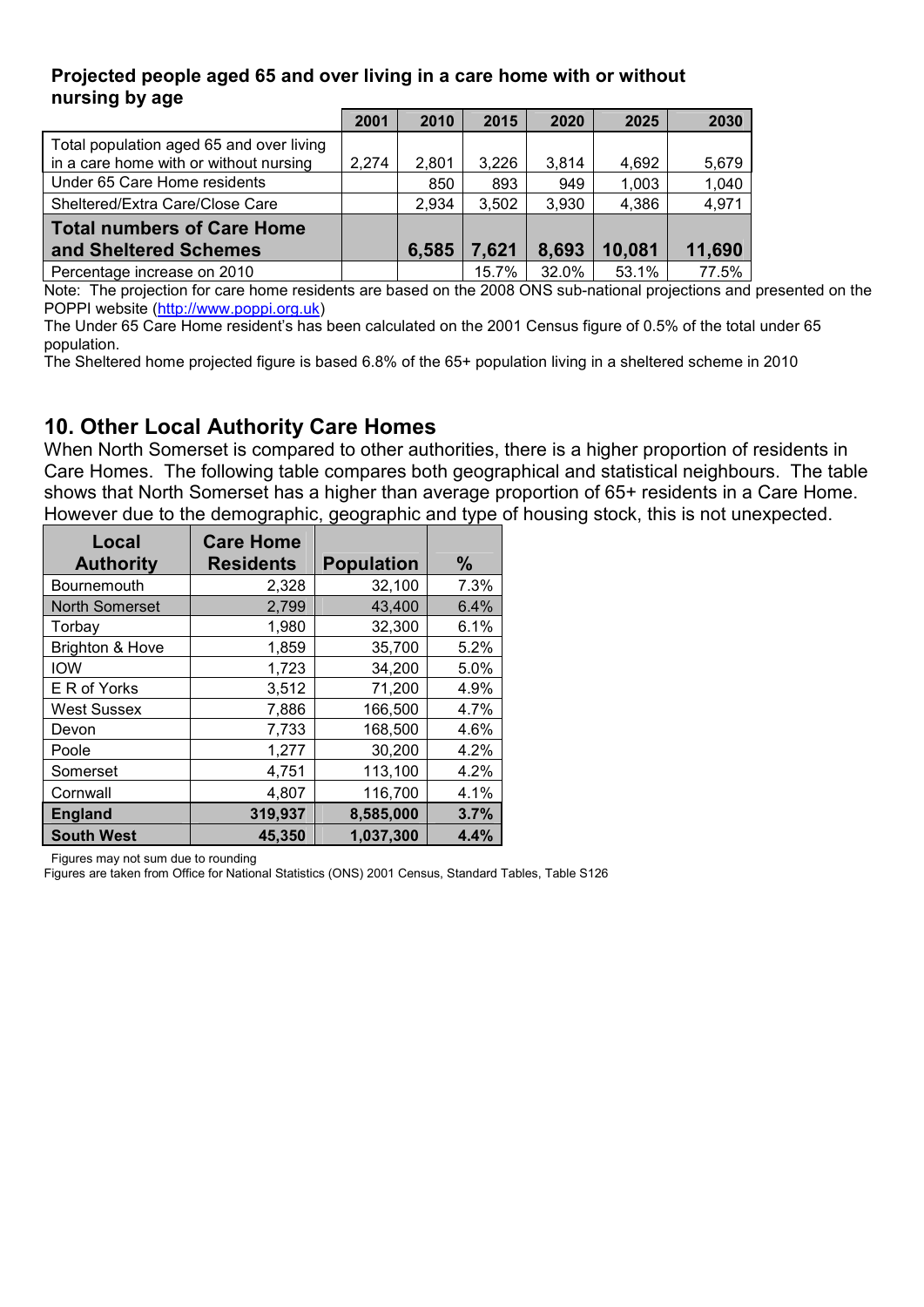# **11. Dementia**

|                                                                 | 2010  | 2015  | 2020  | 2025  | 2030  |
|-----------------------------------------------------------------|-------|-------|-------|-------|-------|
| People aged 65-69 predicted to have<br>dementia                 | 155   | 191   | 172   | 185   | 219   |
| People aged 70-74 predicted to have<br>dementia                 | 271   | 329   | 413   | 375   | 402   |
| People aged 75-79 predicted to have<br>dementia                 | 475   | 544   | 659   | 824   | 753   |
| People aged 80-84 predicted to have<br>dementia                 | 744   | 835   | 986   | 1,198 | 1,520 |
| People aged 85 and over predicted to have<br>dementia           | 1,587 | 1,806 | 2,140 | 2,659 | 3.423 |
| Total population aged 65 and over<br>predicted to have dementia | 3,231 | 3.705 | 4.369 | 5.240 | 6.315 |

**People aged 65 and over predicted to have dementia, by age and gender, projected to 2030 <sup>9</sup>**

Figures may not sum due to rounding

Crown copyright 2010

Source: http://www.poppi.org.uk/

The estimated dementia case figures have been included in this paper for information as there is a need to assess the residential requirements of a dementia patients.

# **12. Sandford Care Village**

St Monica's Trust supplied data based on the first 46 apartments to be occupied at Sandford Care Village. This data shows that in an analysis of the last address of residents<sup>10</sup> in the retirement apartments, that 13 of the flats, 28%, were occupied by North Somerset residents. 43% of residents came from other parts of the South West, and 28% came from other areas.

However, when analysing data of where the next of kin lives, 61% of residents are either North Somerset residents themselves or their next of kin still reside in the district. Only 2% of residents have no connection with the south west.

Although data was not available from the Dementia Centre at Sandford, St Monica's felt that it would be a similar pattern, as a lot of the residents in the retirement apartments have a spouse/partner living in the Dementia Centre.

It is also worthwhile noting that prior to development, it was estimated there would be over 100 people employed upon completion of the Village.

<sup>10</sup> This was based on 46 flats occupied as at May 2010.

 9 The most recent relevant source of UK data is Dementia UK: A report into the prevalence and cost of dementia prepared by the Personal Social Services Research Unit (PSSRU) at the London School of Economics and the Institute of Psychiatry at King's College London, for the Alzheimer's Society, 2007.

The prevalence rates have been applied to ONS population projections of the 65 and over population to give estimated numbers of people predicted to have dementia to 2030.

To calculate the prevalence rates for the 85+ population, rates from the research for the 85-89, 90-94 and 95+ age groups have been applied to these age groups in the total England population, in order to calculate the total numbers in each age group, and then divided into the total 85+ population to establish the predicted prevalence of the 85+ population as a whole.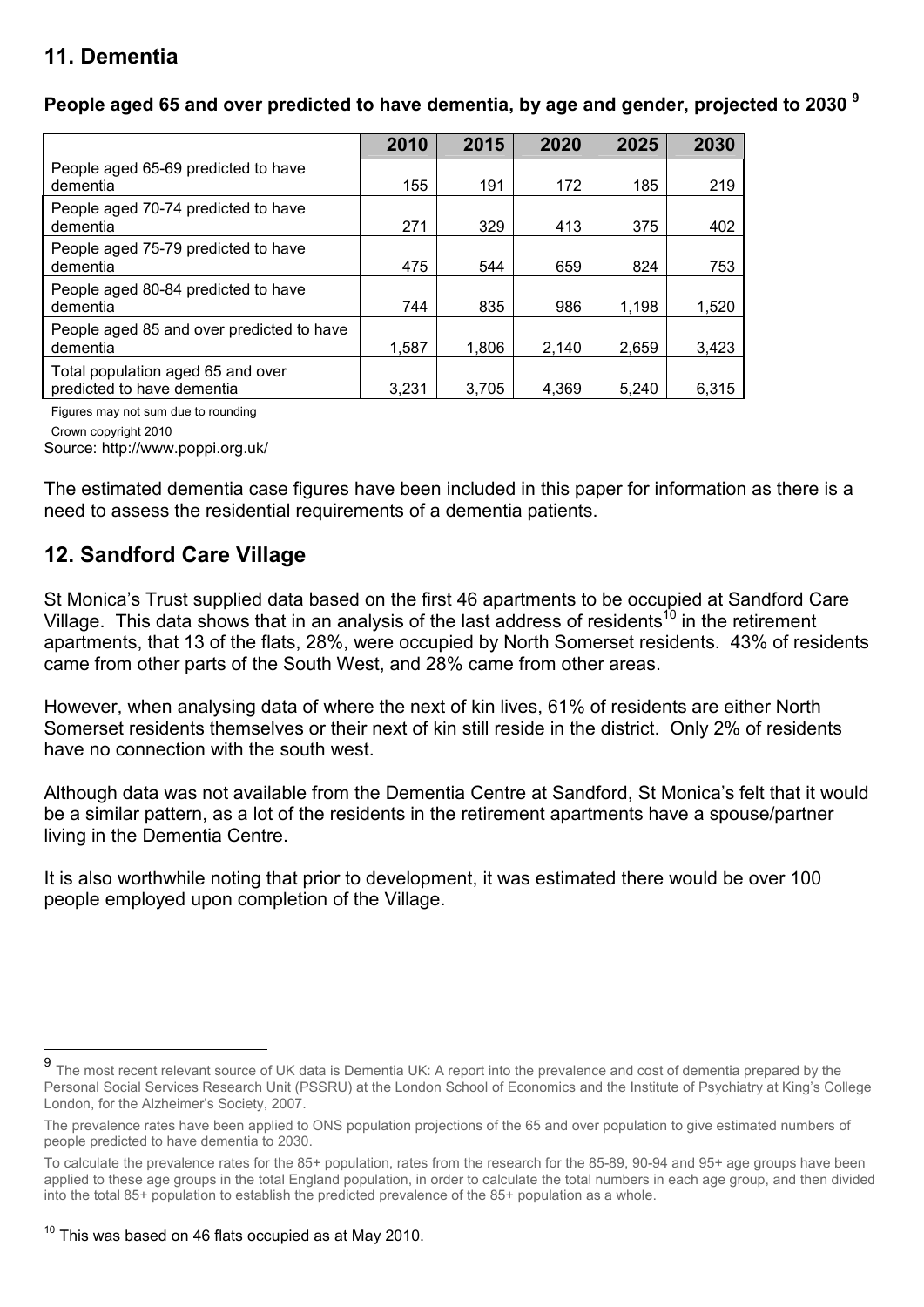

## **8. Changes in State Pension ages**

Over the next 36 years there are plans to change the State Pension age<sup>11</sup>. Currently the State Pension age is 65 for men born before April 1959, and 60 for women born on or before April 1950.

The current planned changes are that from April 2020 the State Pension age will be 65 for both men and women. The State Pension age for women born on or after April 1950 will increase monthly to 65 between 2010 and 2020, so that by April 2020 the State Pension age will be 65 for both men and women.

Between 2024 and 2046 the State Pension age will increase for both men and women. This increase will be gradual, happening over two years every decade. The changes will mean that: the State Pension age for men and women will increase from 65 to 66 between April 2024 and April 2026, from 66 to 67 between April 2034 and April 2036 and from 67 to 68 between April 2044 and April 2046.

So when looking at population projections, it needs to be remembered that the retirement ages for both men and women will be 67 by 2030.

In addition, the new coalition government are planning to introduce further changes, bring the retirement age for men forward to 2016, affecting men currently over the age of 50. For women it is looking for a change to 66 by 2018. These changes will be subject to consultation.

#### **Note**

For consistency this paper has used the 2008 subnational population estimates published May 2010, however the 2009 Mid Year estimates were released in June 2010 with a slightly lower population estimate.

 $\overline{a}$ http://www.direct.gov.uk/en/Pensionsandretirementplanning/StatePension/DG\_4017919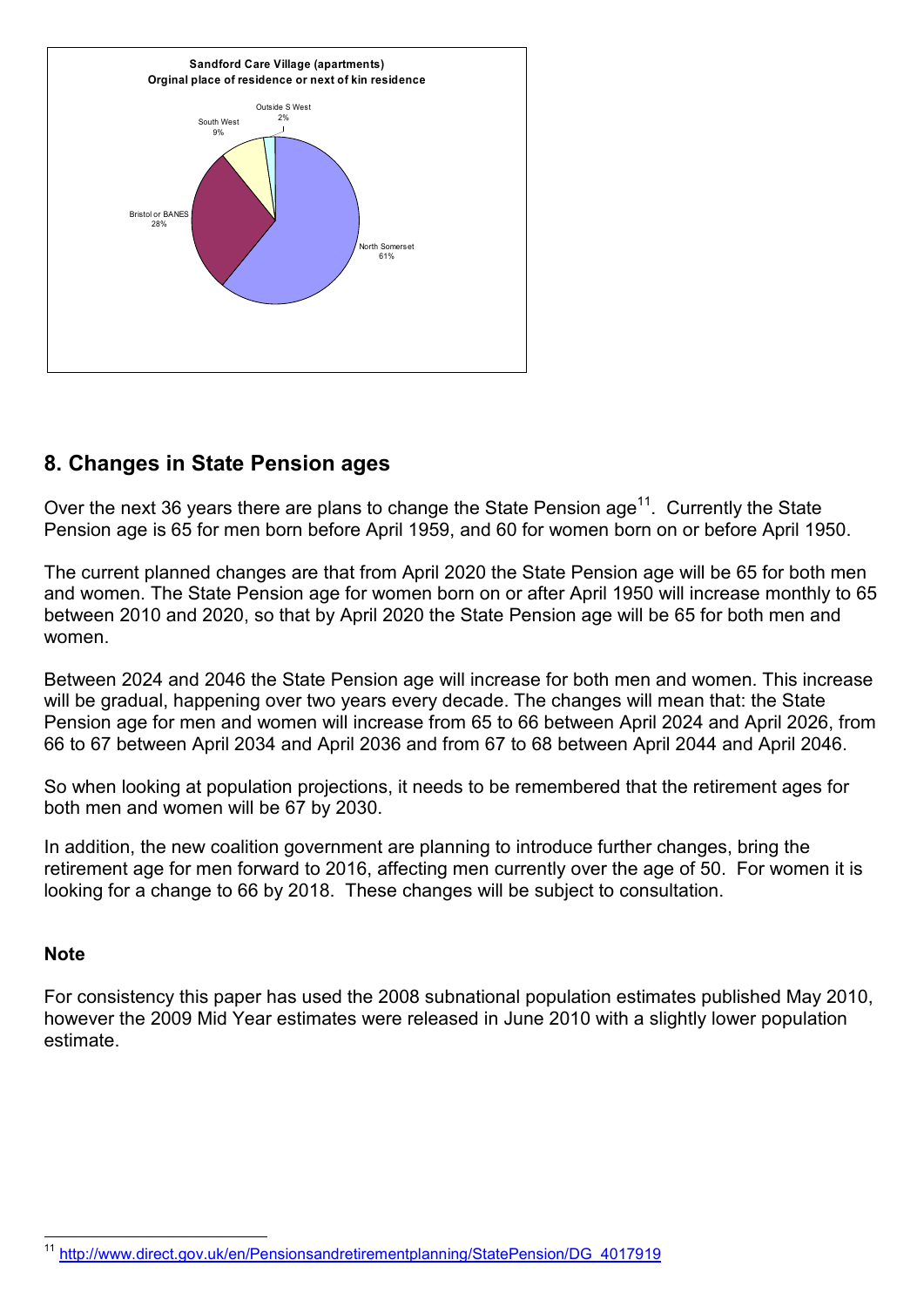### **Summary**

- Currently 20% of the North Somerset population are over 65
- The 65+ population is proportionately higher in some wards
- By 2030 it is estimated that the 65+ population will be 73,100, 26% of the total population
- Only 15% of the 2010 internal migrants are 65+.
- It is estimated that 37% of the 65+ population live alone (2007)
- In 2001 76% of 65+ owned their own homes, 16% rented and 6% were in care homes
- There are currently 3,523 care home beds available within North Somerset across all categories.
- On a straight line trend projection it can be estimated that there will be a 16% increase in people requiring either Care Home or Sheltered/Extra Care Housing accommodation in the next 5 years, and 78% in the next twenty years.
- North Somerset has a higher proportion of 65+ residents in a Care Home than other Local **Authorities**
- Dementia cases in North Somerset are predicted to nearly double in the next 20 years.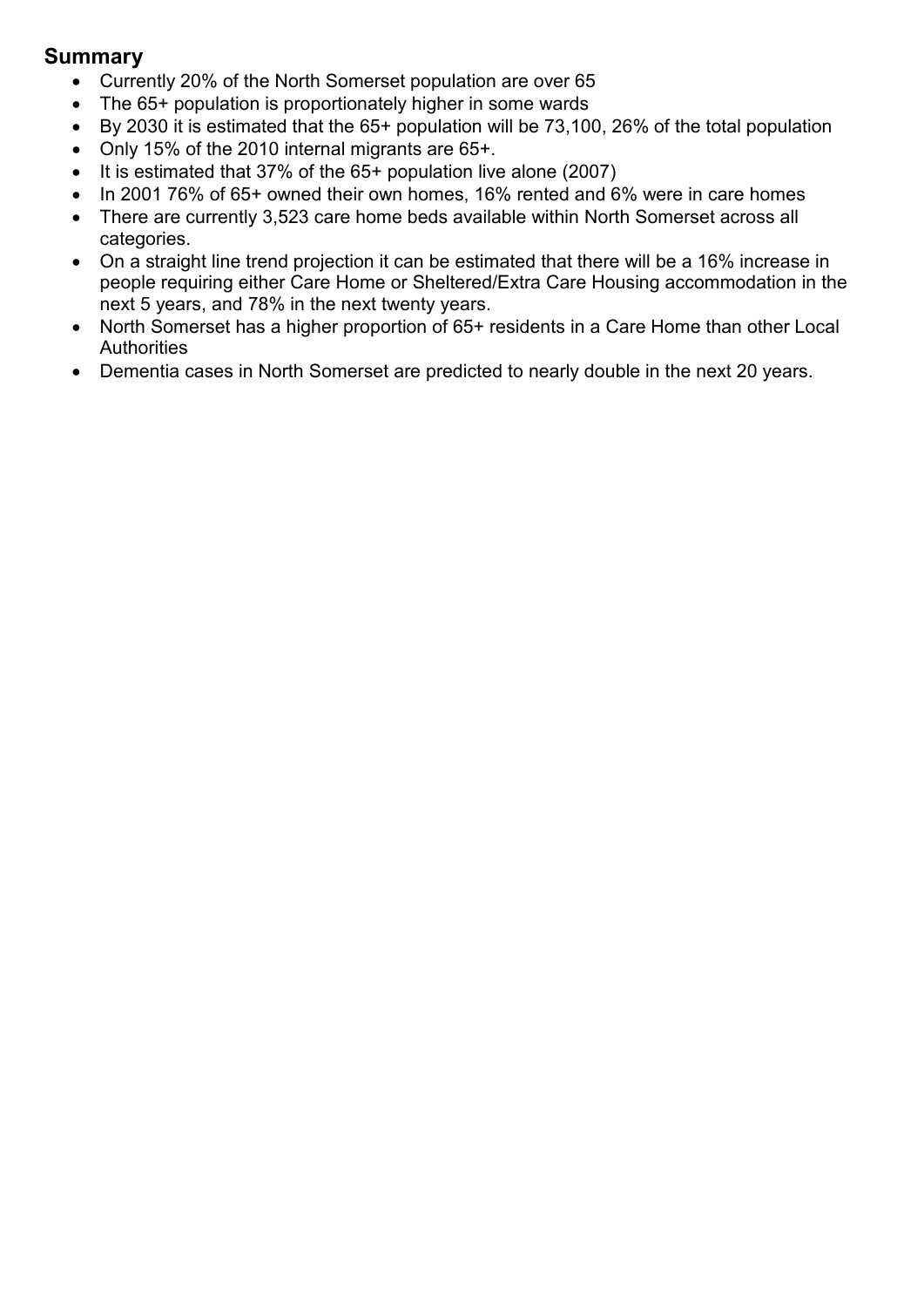## **Appendix 1 Ranked penetration of 65+ by Ward**

| <b>Ward</b>                                  | : All people<br>population<br>2001 | $0 - 64$ | 65-74  | 75+    | Total 65+ | $65+as~%$ of<br>total pop |
|----------------------------------------------|------------------------------------|----------|--------|--------|-----------|---------------------------|
| Clevedon Yeo                                 | 3,455                              | 2,955    | 178    | 144    | 322       | 9.3%                      |
| Weston-super-Mare North Worle                | 9,933                              | 8,322    | 591    | 429    | 1020      | 10.3%                     |
| Clevedon South                               | 3,294                              | 2,689    | 219    | 167    | 386       | 11.7%                     |
| Kewstoke                                     | 3,248                              | 2,627    | 233    | 155    | 388       | 11.9%                     |
| Nailsea East                                 | 6,963                              | 5,635    | 477    | 374    | 851       | 12.2%                     |
| <b>Portishead East</b>                       | 3,326                              | 2,681    | 220    | 205    | 425       | 12.8%                     |
| <b>Portishead West</b>                       | 3,374                              | 2,620    | 273    | 208    | 481       | 14.3%                     |
| Yatton                                       | 9,176                              | 7,108    | 689    | 690    | 1379      | 15.0%                     |
| <b>Blagdon and Churchill</b>                 | 3,890                              | 2,949    | 341    | 259    | 600       | 15.4%                     |
| Weston-super-Mare South                      | 10,416                             | 7,944    | 842    | 788    | 1630      | 15.6%                     |
| Winford                                      | 2,826                              | 2,095    | 276    | 179    | 455       | 16.1%                     |
| Pill                                         | 3,433                              | 2,579    | 293    | 268    | 561       | 16.3%                     |
| <b>Clevedon West</b>                         | 3,306                              | 2,488    | 276    | 266    | 542       | 16.4%                     |
| Clevedon East                                | 3,442                              | 2,600    | 274    | 294    | 568       | 16.5%                     |
| Portishead South and North Weston            | 3,129                              | 2,350    | 257    | 265    | 522       | 16.7%                     |
| Weston-super-Mare South Worle                | 9,081                              | 6,779    | 760    | 782    | 1542      | 17.0%                     |
| Congresbury                                  | 3,447                              | 2,508    | 323    | 293    | 616       | 17.9%                     |
| Weston-super-Mare East                       | 9,570                              | 7,016    | 842    | 870    | 1712      | 17.9%                     |
| Wrington                                     | 3,128                              | 2,256    | 292    | 288    | 580       | 18.5%                     |
| <b>Backwell</b>                              | 5,455                              | 3,839    | 571    | 474    | 1045      | 19.2%                     |
| <b>Wraxall and Long Ashton</b>               | 6,556                              | 4,535    | 711    | 599    | 1310      | 20.0%                     |
| Gordano                                      | 2,603                              | 1,759    | 316    | 212    | 528       | 20.3%                     |
| <b>Nailsea North and West</b>                | 9,583                              | 6,610    | 1,022  | 929    | 1951      | 20.4%                     |
| <b>Clevedon Central</b>                      | 3,076                              | 2,181    | 264    | 367    | 631       | 20.5%                     |
| <b>Banwell and Winscombe</b>                 | 8,691                              | 5,986    | 896    | 913    | 1809      | 20.8%                     |
| Portishead Redcliffe Bay                     | 2,975                              | 1,919    | 386    | 284    | 670       | 22.5%                     |
| <b>Portishead Central</b>                    | 1,518                              | 1,038    | 129    | 222    | 351       | 23.1%                     |
| <b>Hutton and Locking</b>                    | 5,839                              | 3,730    | 739    | 631    | 1370      | 23.5%                     |
| Easton-in-Gordano                            | 2,881                              | 1,883    | 321    | 356    | 677       | 23.5%                     |
| Weston-super-Mare Milton and Old<br>Worle    | 9,396                              | 5,983    | 1,131  | 1,151  | 2282      | 24.3%                     |
| <b>Weston-super-Mare Central</b>             | 5,986                              | 3,923    | 564    | 935    | 1499      | 25.0%                     |
| <b>Portishead Coast</b>                      | 2,808                              | 1,703    | 371    | 363    | 734       | 26.1%                     |
| <b>Weston-super-Mare Clarence and Uphill</b> | 8,988                              | 5,267    | 1,081  | 1,559  | 2640      | 29.4%                     |
| <b>Weston-super-Mare West</b>                | 8,388                              | 4,957    | 909    | 1,613  | 2522      | 30.1%                     |
| <b>Clevedon Walton</b>                       | 2,837                              | 1,563    | 397    | 480    | 877       | 30.9%                     |
| <b>Clevedon North</b>                        | 2,547                              | 1,354    | 286    | 621    | 907       | 35.6%                     |
| <b>North Somerset</b>                        | 188,564                            |          | 17,750 | 18,633 | 36383     | 19.3%                     |

Source: ONS Census 2001

Above North Somerset average proportion of 65+ Above North Somerset average proportion of 75+ red

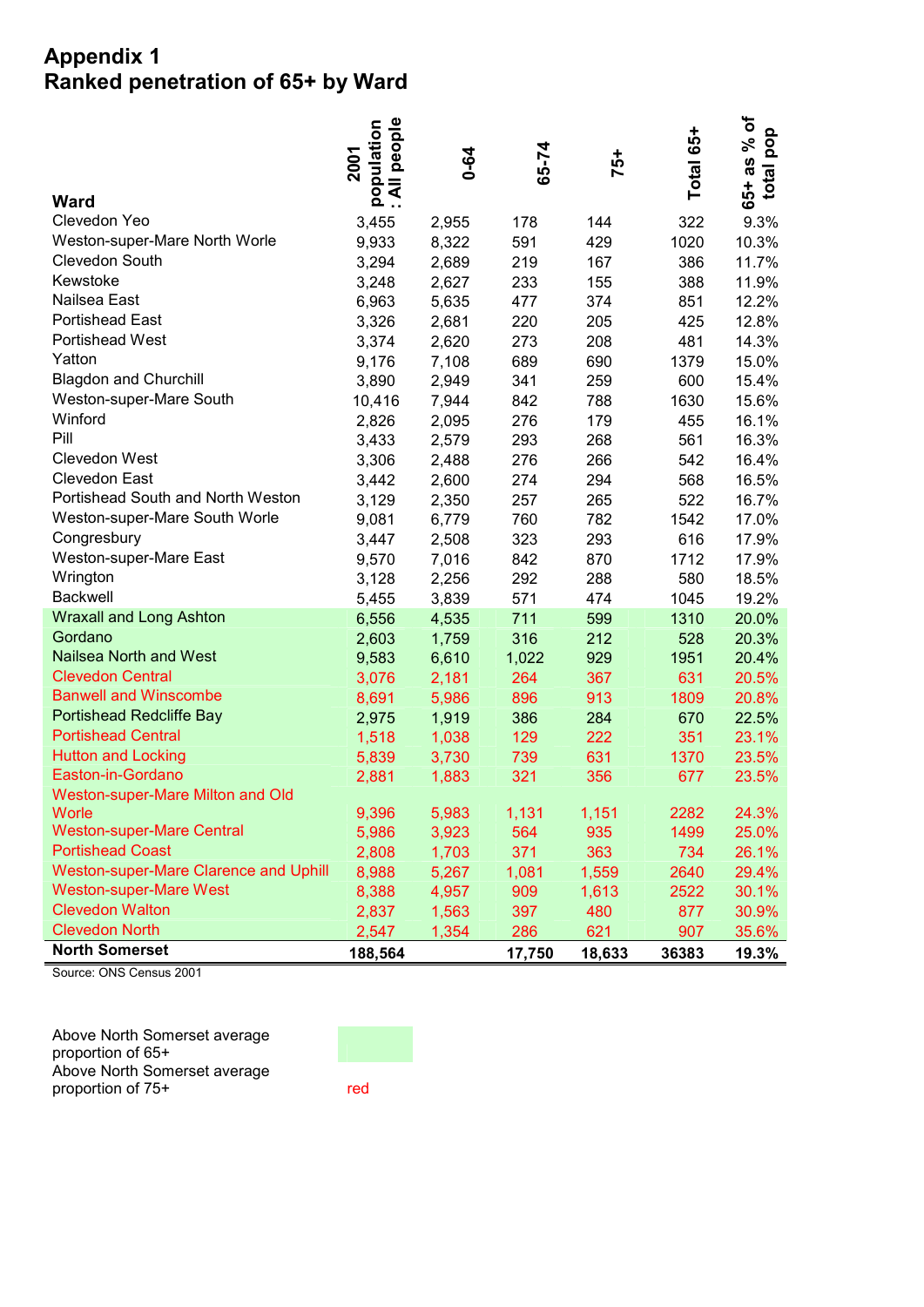# **Appendix 2**

# **Ranked 65+ Population by Ward**

| Ward                                   | people<br>population<br>2001<br>$\bar{a}$ | $0 - 64$ | 65-74  | 75+    | 65+ Total | total pop<br>65+% Of |
|----------------------------------------|-------------------------------------------|----------|--------|--------|-----------|----------------------|
| Clevedon Yeo                           | 3,455                                     | 322      | 178    | 144    | 322       | 9.3%                 |
| <b>Portishead Central</b>              | 1,518                                     | 351      | 129    | 222    | 351       | 23.1%                |
| Clevedon South                         | 3,294                                     | 386      | 219    | 167    | 386       | 11.7%                |
| Kewstoke                               | 3,248                                     | 388      | 233    | 155    | 388       | 11.9%                |
| <b>Portishead East</b>                 | 3,326                                     | 425      | 220    | 205    | 425       | 12.8%                |
| Winford                                | 2,826                                     | 455      | 276    | 179    | 455       | 16.1%                |
| <b>Portishead West</b>                 | 3,374                                     | 481      | 273    | 208    | 481       | 14.3%                |
| Portishead South and North Weston      | 3,129                                     | 522      | 257    | 265    | 522       | 16.7%                |
| Gordano                                | 2,603                                     | 528      | 316    | 212    | 528       | 20.3%                |
| Clevedon West                          | 3,306                                     | 542      | 276    | 266    | 542       | 16.4%                |
| Pill                                   | 3,433                                     | 561      | 293    | 268    | 561       | 16.3%                |
| Clevedon East                          | 3,442                                     | 568      | 274    | 294    | 568       | 16.5%                |
| Wrington                               | 3,128                                     | 580      | 292    | 288    | 580       | 18.5%                |
| <b>Blagdon and Churchill</b>           | 3,890                                     | 600      | 341    | 259    | 600       | 15.4%                |
| Congresbury                            | 3,447                                     | 616      | 323    | 293    | 616       | 17.9%                |
| <b>Clevedon Central</b>                | 3,076                                     | 631      | 264    | 367    | 631       | 20.5%                |
| Portishead Redcliffe Bay               | 2,975                                     | 670      | 386    | 284    | 670       | 22.5%                |
| Easton-in-Gordano                      | 2,881                                     | 677      | 321    | 356    | 677       | 23.5%                |
| <b>Portishead Coast</b>                | 2,808                                     | 734      | 371    | 363    | 734       | 26.1%                |
| Nailsea East                           | 6,963                                     | 851      | 477    | 374    | 851       | 12.2%                |
| <b>Clevedon Walton</b>                 | 2,837                                     | 877      | 397    | 480    | 877       | 30.9%                |
| <b>Clevedon North</b>                  | 2,547                                     | 907      | 286    | 621    | 907       | 35.6%                |
| Weston-super-Mare North Worle          | 9,933                                     | 1,020    | 591    | 429    | 1,020     | 10.3%                |
| <b>Backwell</b>                        | 5,455                                     | 1,045    | 571    | 474    | 1,045     | 19.2%                |
| <b>Wraxall and Long Ashton</b>         | 6,556                                     | 1,310    | 711    | 599    | 1,310     | 20.0%                |
| <b>Hutton and Locking</b>              | 5,839                                     | 1,370    | 739    | 631    | 1,370     | 23.5%                |
| Yatton                                 | 9,176                                     | 1,379    | 689    | 690    | 1,379     | 15.0%                |
| <b>Weston-super-Mare Central</b>       | 5,986                                     | 1,499    | 564    | 935    | 1,499     | 25.0%                |
| Weston-super-Mare South Worle          | 9,081                                     | 1,542    | 760    | 782    | 1,542     | 17.0%                |
| Weston-super-Mare South                | 10,416                                    | 1,630    | 842    | 788    | 1,630     | 15.6%                |
| Weston-super-Mare East                 | 9,570                                     | 1,712    | 842    | 870    | 1,712     | 17.9%                |
| <b>Banwell and Winscombe</b>           | 8,691                                     | 1,809    | 896    | 913    | 1,809     | 20.8%                |
| Nailsea North and West                 | 9,583                                     | 1,951    | 1,022  | 929    | 1,951     | 20.4%                |
| Weston-super-Mare Milton and Old Worle | 9,396                                     | 2,282    | 1,131  | 1,151  | 2,282     | 24.3%                |
| <b>Weston-super-Mare West</b>          | 8,388                                     | 2,522    | 909    | 1,613  | 2,522     | 30.1%                |
| Weston-super-Mare Clarence and Uphill  | 8,988                                     | 2,640    | 1,081  | 1,559  | 2,640     | 29.4%                |
| <b>North Somerset</b>                  | 188,564                                   | 36,383   | 17,750 | 18,633 | 36,383    | 19.3%                |
|                                        |                                           |          |        |        |           |                      |
| Weston-super-Mare                      | 71,758                                    | 14,847   | 6,720  | 8,127  | 14,847    | 20.7%                |
| Clevedon                               | 21,957                                    | 4,233    | 1,894  | 2,339  | 4,233     | 19.3%                |
| Nailsea                                | 16,546                                    | 2,802    | 1,499  | 1,303  | 2,802     | 16.9%                |

| Above North Somerset average proportion of 65+                            |     |
|---------------------------------------------------------------------------|-----|
| Above North Somerset average proportion of 75+<br>Source: ONS Census 2001 | red |

Portishead 17,130 3,183 1,636 1,547 3,183 18.6% Other area 61,173 11,318 6,001 5,317 11,318 18.5%